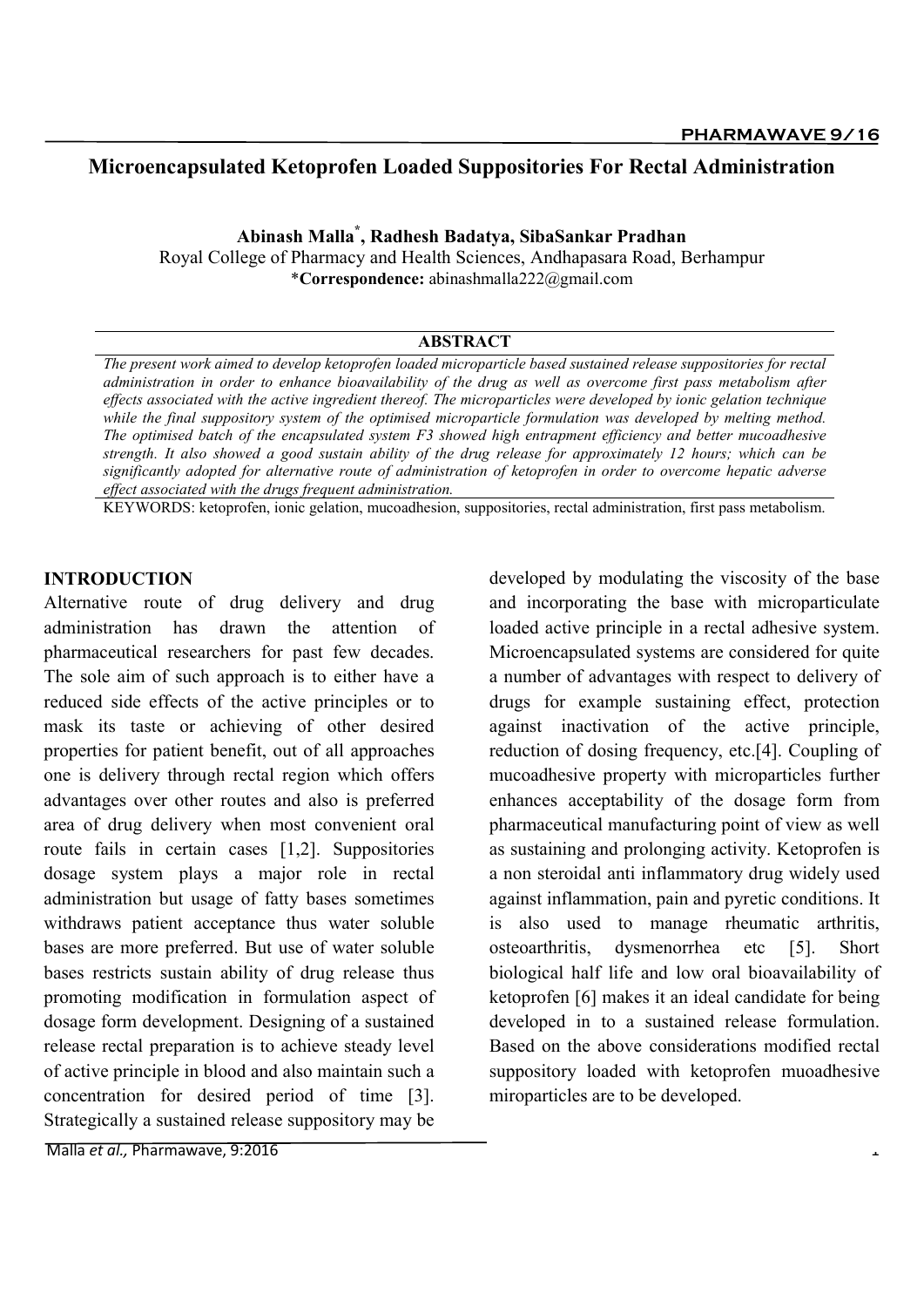### MATERIALS AND METHODS

Ketoprofen was obtained as a gift sample from Ranbaxy Lab Ltd. India. Samples of Sodium alginate and calcium chloride were obtained from Loba Chem. (Mumbai, India). Freshly excised rectal cavity was obtained from the local butcher shop. Water used was HPLC grade. All other chemicals were of analytical grade.

## **Methods**

The microparticles were developed by ionic gelation technique using calcium chloride as cross linking agent. Sodium alginate was dispersed in water to form a homogenous system to which ketoprofen was and stirred properly to give a uniform drug polymer dispersed system. Then by help of using a 24 gauge needle the above dispersion was added drop wise under stirring condition at 200 rpm in to calcium chloride solution (5% w/v). The process was continued for 30 minutes after that the formed particles were filtered out and dried at room temperature. The formulated dried microparticles were kept in a dessicator for further use. The formulation criteria is depicted in Table 1.

# Evaluation Of Ketoprofen Microparticles

The formulated microparticles were evaluated for particle size analysis, entrapment efficiency, flow behaviour, mucoadhesive strength of microparticles and in vitro drug release study. The datas are highlighted in Table 2 and Figure 1 respectively

# In-Vitro Release Studies of Ketoprofen **Microparticles**

In-vitro dissolution of the formulated encapsulated product of ketoprofen was carried out using USP dissolution rate testing apparatus II (DISSO 2000, LABINDIA, India). Accurately weighed quantity of microparticles (equivalent to 50mg of pure

# ketoprofen) was place in the dissolution flask containing 900ml of pH 6.8 phosphate buffer solution, 37 °C  $\pm$ 0.5, 100 rpm. 5mL of aliquot was withdrawn at predetermined time interval and fresh amount of pre warmed dissolution medium was added back in equal amounts. The samples of fluid withdrawn were analyzed for ketoprofen content by using UV-Visible double beam spectrophotometer (UV-2450 Shimadzu, Japan) at 258nm. The release datas are conducted in triplicate and depicted in figure-1.

# Preparation Of Sustained Release Suppositories Containing Ketoprofen Loaded Mucoadhesive **Microparticles**

Sustained release suppositories of ketoprofen were developed by melting method using PEG 6000. Homogenous dispersions of the optimised microparticles formulation and base was developed and then the system was moulded. The formulation details are represented in table-3.

# Evaluation Parameters Of SR Suppositories

Melting Time Ketoprofen Content And In-Vitro Drug Release

The sustained release suppositories of ketoprofen microparticles were analyzed for their weight variation, melting time and in-vitro dissolution datas of which are represented Table 3. Melting time was determined by using disintegration apparatus USP at 37°C in a 900 ml pH 6.8 phosphate buffer, and time taken by suppository to disintegrate completely was observed. In-vitro dissolution tests of the formulated suppositories were carried out and the percentage of the drug dissolved was evaluated.

## PHARMAWAVE 9/16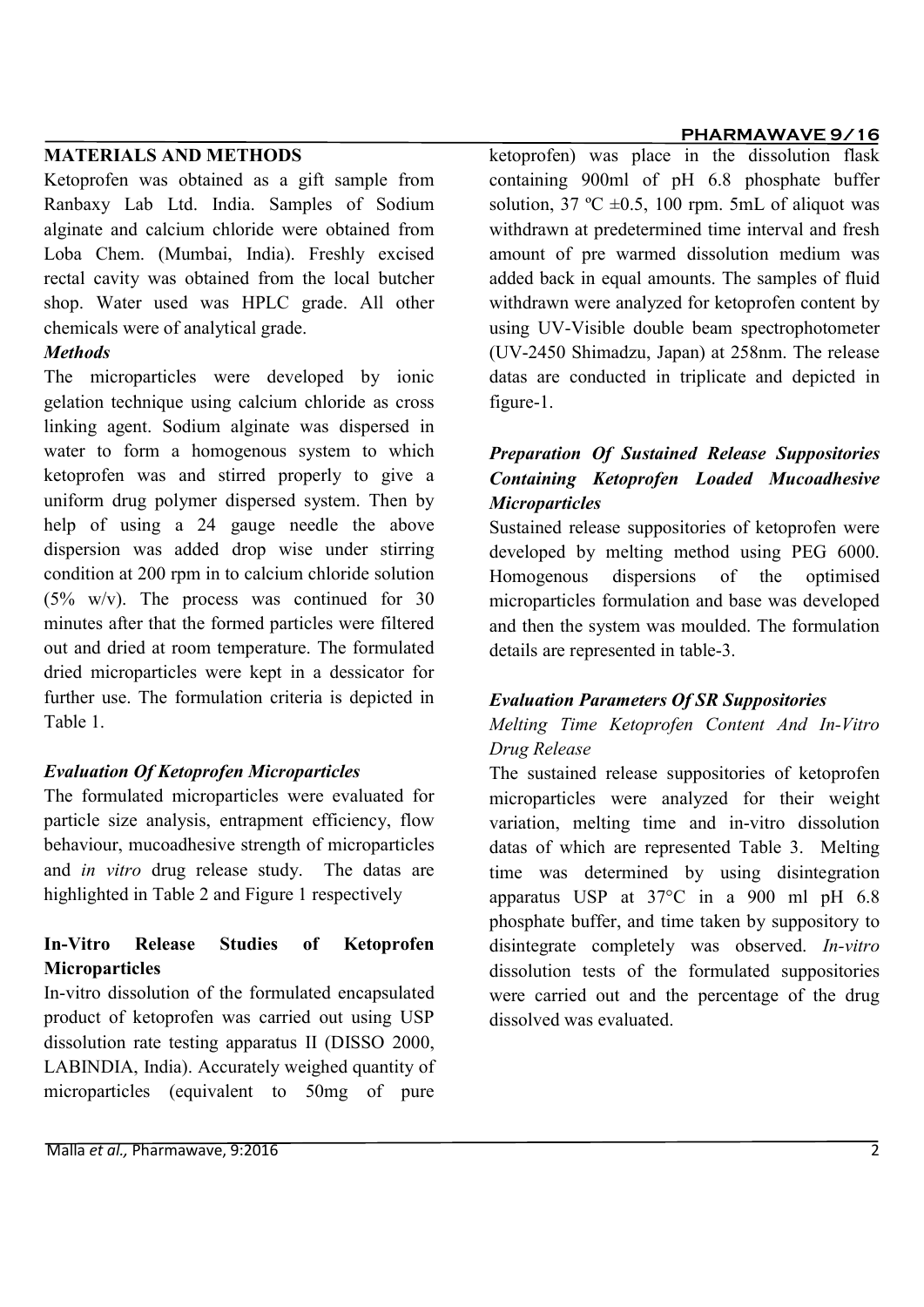#### PHARMAWAVE 9/16

| <b>Table 1:</b> Formulation details |               |                           |       |                |                  |  |  |  |
|-------------------------------------|---------------|---------------------------|-------|----------------|------------------|--|--|--|
| Formulation                         | Drug: polymer | Curing agent Curing time  |       | Stirring speed | % Yield          |  |  |  |
| code                                |               | $(\%$ CaCl <sub>2</sub> ) | (min) | (rpm)          |                  |  |  |  |
| F1                                  | 1:1           |                           | 30    | 200            | $60.31 \pm 0.02$ |  |  |  |
| F2.                                 | 1:2           |                           | 30    | 200            | 78.32±0.02       |  |  |  |
| F3                                  | 1:4           |                           | 30    | 200            | $90.56 \pm 0.09$ |  |  |  |
| F4                                  | 1:5           |                           | 30    | 200            | $88.47 \pm 0.06$ |  |  |  |

|                | Table 2. Characterisation of prepared microparticles |                    |                |                       |  |  |  |
|----------------|------------------------------------------------------|--------------------|----------------|-----------------------|--|--|--|
| Formulation    | Particle size                                        | Entrapment         | Flow behaviour | Mucoadhesive strength |  |  |  |
| code           | (µm)                                                 | efficiency $(\% )$ | (sec)          | $\frac{1}{2}$         |  |  |  |
|                | $612 \pm 6.5$                                        | $58.12 \pm 1.24$   | 28             | 77.65                 |  |  |  |
| F <sub>2</sub> | $689 \pm 6.9$                                        | $79.36 \pm 3.10$   | 32             | 81.24                 |  |  |  |
| F3             | 756±8.6                                              | $91.24 \pm 6.21$   | 57             | 94.69                 |  |  |  |
| F4             | $899 \pm 8.9$                                        | $86.34 \pm 3.21$   | $\,$           | 90.12                 |  |  |  |



Figure 1: *In vitro* release of formulations

Table 3: Formulation of optimised microparticle (F3) into suppository and its characterisation

| Ingredients                            | Formulation code |  |
|----------------------------------------|------------------|--|
| Ketoprofen<br>optimised microparticles | $0.876$ gm       |  |
| formulation (F3)<br><b>PEG 6000</b>    | $1.124$ gm       |  |
| Total weight                           | $2 \text{ gm}$   |  |
| Melting point (mins.)                  | $11.24 \pm 0.56$ |  |
| Content uniformity                     | $97.89 \pm 1.02$ |  |
| Weight variation                       | $2.0 \pm 0.1$    |  |
| In-vitro dissolution sustained up to   | 12 hours         |  |

#### Malla et al., Pharmawave, 9:2016 3

### RESULTS AND DISCUSSION

The influence of drug: polymer ratio on particle size, entrapment efficiency and drug release rate is depicted in Table 2 and Figure1. A steady increment in polymer concentration markedly influenced particle size, % entrapment and in-vitro release of active constituent. There was increase in the values of % yield, entrapment efficiency as concentration of sodium alginate increased which may be attributed to the fact that as amount of alginate was enhanced there was more availability of space for networking by calcium ions. Thus, entrapping of ketoprofen was progressive with progression of polymeric concentration. The ex-vivo mucoadhesion test revealed that ketoprofen loaded microparticles adhered to the site of administration i.e. the lower rectal region thus enabling the formulation to stay in position avoiding upper intestinal haemorrhoidal veins that otherwise lead to entero hepatic circulation followed by first pass metabolism of the active principle [4]. The in-vitro drug release from the microparticles revealed a good sustaining effect in release behaviour of the active principle. It may be attributed to the fact that calcium (divalent) ion could form a networking mesh like structure that enabled hardening of the microparticles. The so formed network might have contributed to diminished exchange of calcium ion